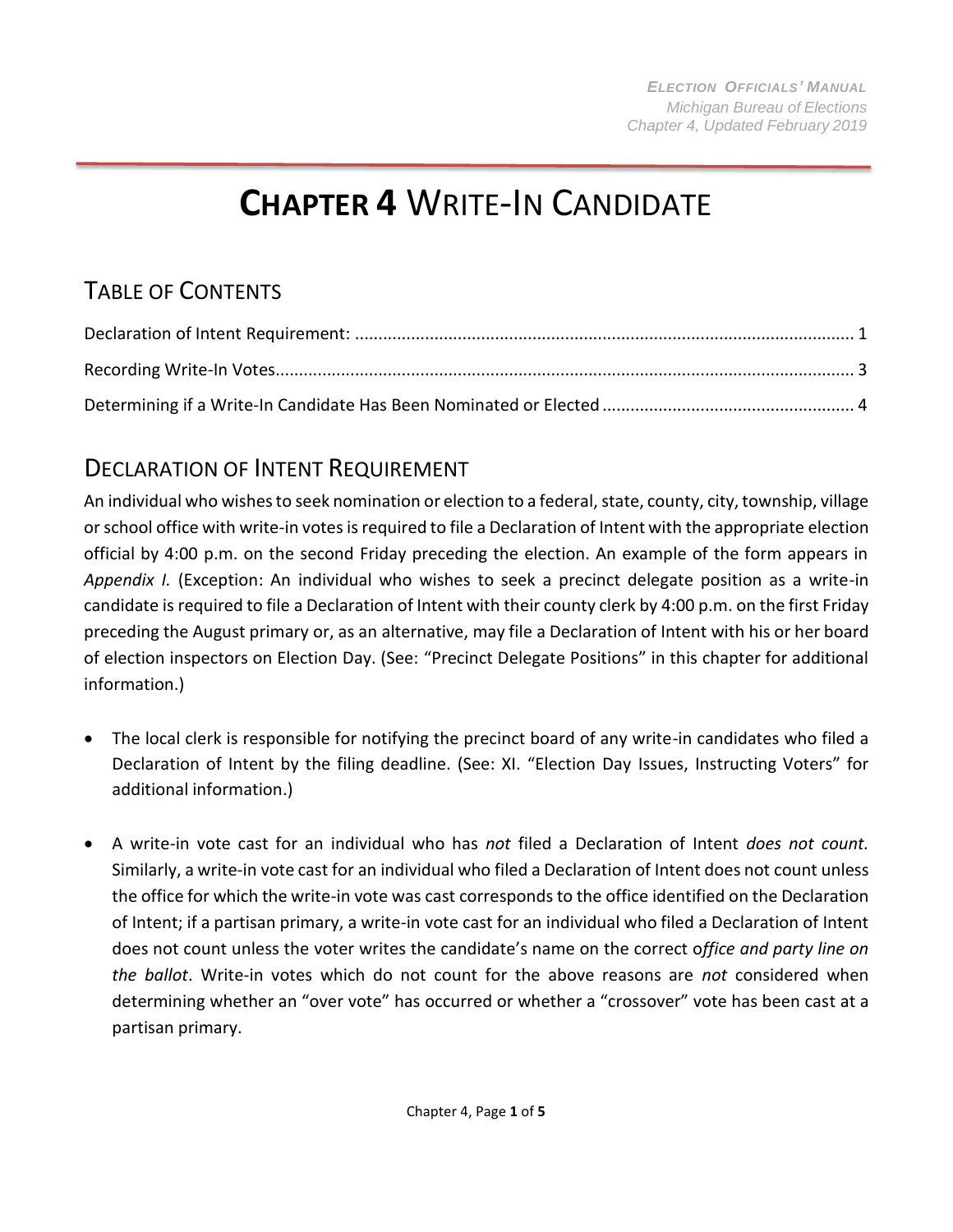- The Declaration of Intent requirement is *waived* if a candidate appearing on the ballot for the office involved dies or is otherwise disqualified after 4:00 pm the second Friday preceding the election. If the waiver is invoked, all write-in votes cast for the office must be counted including any write-in votes cast for candidates who have not filed a Declaration of Intent. The waiver does *not* apply to precinct delegate positions.
- Write-in candidates seeking *election* to a partisan office at a general election are required to run *without party affiliation.*

*Precinct Delegate Positions:* An individual who wishes to seek a precinct delegate position with write- in votes is required to file a Declaration of Intent with the county clerk by 4:00 p.m. on the Friday preceding the August primary. As an alternative, such candidates may file a Declaration of Intent with their board of election inspectors on the date of the August primary any time prior to the close of the polls. Individuals seeking precinct delegate positions as write-in candidates are the *only* persons permitted to file a Declaration of Intent with the board of election inspectors on Election Day; all other write-in candidates must file the form with the appropriate election official prior to the election.

- The local city or township clerk is responsible for notifying the precinct board of any precinct delegate write-in candidates who filed a Declaration of Intent with the county clerk prior to the August primary. If an individual interested in seeking a precinct delegate position with write-in votes asks for a Declaration of Intent form on Election Day, the precinct board has an obligation to provide the requested form.
- A write-in vote cast for a precinct delegate candidate who has not filed a Declaration of Intent *does not count.* Similarly, a write-in vote cast for a precinct delegate candidate who filed a Declaration of Intent does not count unless the write-in vote was cast under the political party column identified on the Declaration of Intent. Write-in votes which do not count for the above reasons are called invalid and are not considered when determining whether an "over vote" has occurred or whether a "crossover" vote has been cast at a partisan primary.
- The Declaration of Intent "waiver" (referenced above) *does not* apply to precinct delegate positions.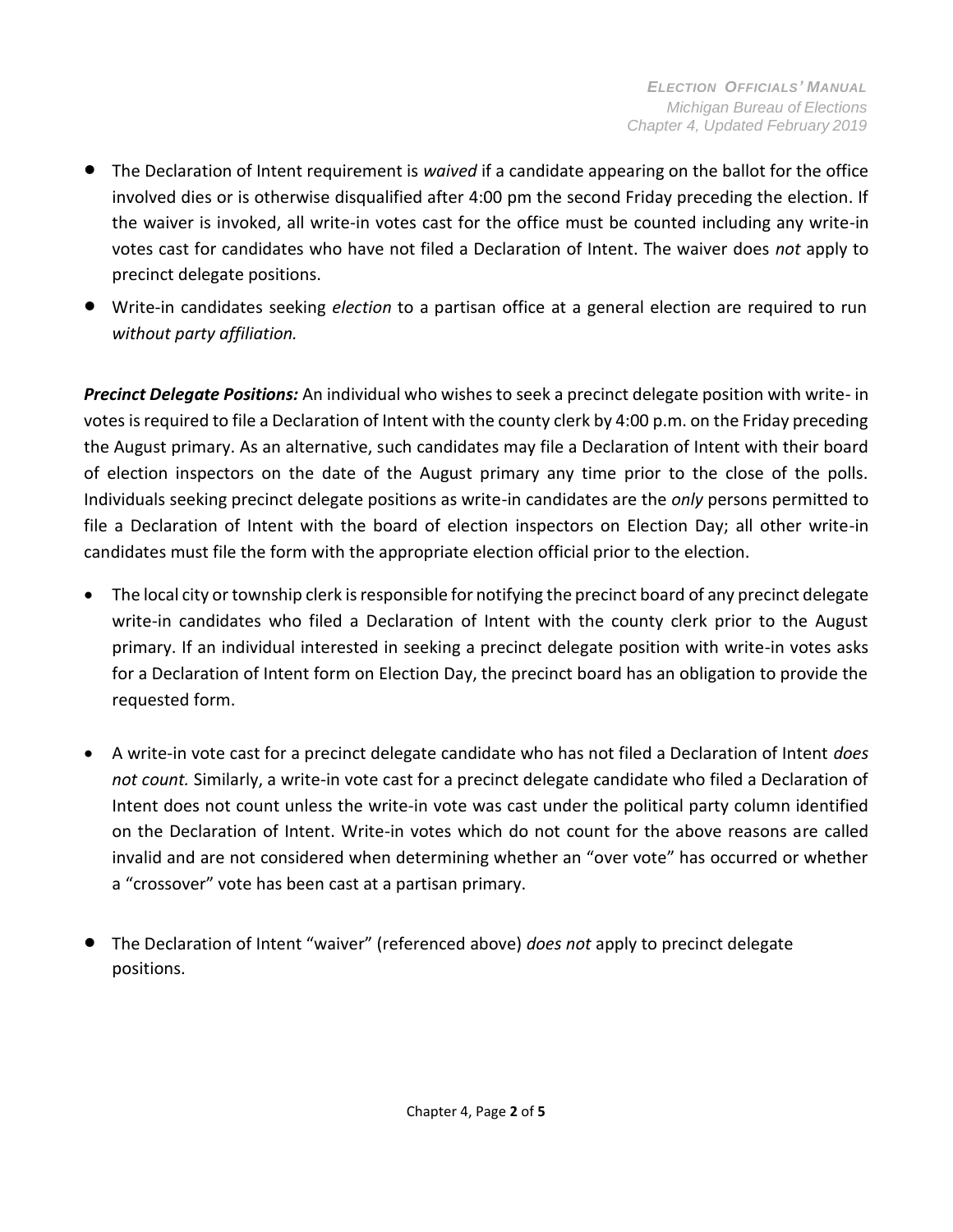#### <span id="page-2-0"></span>RECORDING WRITE-IN VOTES

Election inspectors must record all write-in votes exactly as cast. The record should reflect the candidate's name with any name variations or misspellings preserved; the office; and the political party (if a partisan primary). Note: write-in votes are only recorded for declared write-in candidates and must be recorded by the voter under the proper office and political party, if applicable, as indicated on the *Declaration of Intent* submitted by the candidate. If the name of a write-in candidate is recorded by the voter under an office or political party that differs from the office and/or political party listed on the *Declaration of Intent*, the write-in vote is not recorded. Write-in votes are not processed or tallied until after the polls close.

Record all valid write-in votes **exactly as they were cast**. Include any name variations or name misspellings which may appear and show vote tallies asillustrated below. Election Inspectors completing this process are creating a record for the Board of Canvassers to use when certifying votes for official write-in candidates.

| Candidate's Name | Office    | Party | Tally of Votes    |                   |                   |      |    | <b>Total Write-</b> |
|------------------|-----------|-------|-------------------|-------------------|-------------------|------|----|---------------------|
|                  |           |       | 5                 | 10                | 15                | 20   | 25 | In Votes            |
| William Smith    | Twp Clerk | R     | Ή₩                | ΉЧ                | $^{\prime\prime}$ |      |    | 12                  |
| W. smíth         | Tup Clerk | R     | $^{\prime\prime}$ |                   |                   |      |    | 2                   |
| Billsmith        | Twp Clerk | R     | ΉΗ                | ĦΗ.               | Ή₩                | //// |    | 19                  |
| Judith Jones     | Twp Clerk | D     | ĦЖ                | $^{\prime\prime}$ |                   |      |    |                     |
| Judy Jones       | Twp Clerk | D     | ///               |                   |                   |      |    | 3                   |
| Judyth Jones     | Twp Clerk | D     |                   |                   |                   |      |    | 1                   |
| Judy Johns       | Twp Clerk | D     |                   |                   |                   |      |    | 1                   |
|                  |           |       |                   |                   |                   |      |    |                     |
|                  |           |       |                   |                   |                   |      |    |                     |
|                  |           |       |                   |                   |                   |      |    |                     |

See Chapter 12 – Precinct Canvass – Closing the Polls for more Election Day Procedures.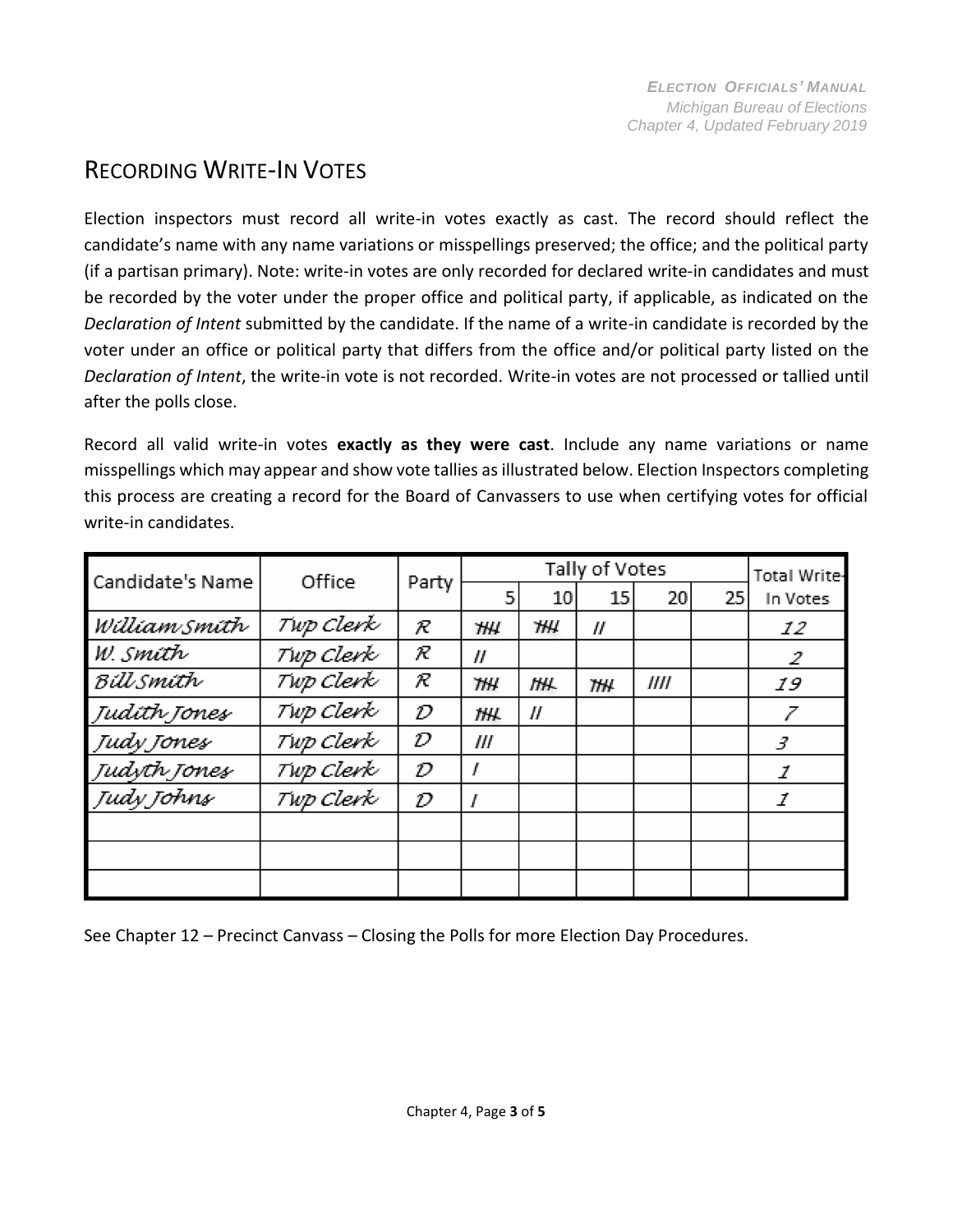#### DETERMINING IF A WRITE-IN CANDIDATE HAS BEEN NOMINATED OR ELECTED

- If the office involved appears on a partisan or *nonpartisan general election ballot*, a write-in candidate is elected to the office if he or she receives more votes than any other candidate seeking the office; a minimum number of write-in votes is not required.
- If the office involved appears on a *nonpartisan primary ballot*, a write-in candidate is nominated to the office if he or she receives enough votes to qualify to move forward to the general election. In nonpartisan primaries, twice the number to be elected move forward to the general election. For example, for an office where one position is to be elected, the write-in candidate must receive enough votes to finish in first place or second place in order to be nominated. Likewise, for an office where four positions are to be elected, a write-in candidate must receive enough votes to finish in first, second, third, fourth, fifth, sixth, seventh, or eighth place in order to be nominated; a minimum number of write-in votes is not required.
- If the office involved appears on *a partisan primary ballot, a write-in candidate is nominated to the*  office if he or she 1) receives more votes than any other candidate seeking nomination to the position *and 2) meets a vote threshold provided under Michigan election law. (MCL 168.582) Under the vote threshold formula, the number of votes received by the write-in candidate must equal the greater of the following:*
	- 1) 10 votes.
	- 2) .15 of 1% (.0015) of the total population, as reflected by the last official federal census, of the district represented by the office sought by the write-in candidate
	- 3) **Apply the following only if write-in candidate seeks nomination to an office for which only one candidate is to be elected:** 5% (.05) of the greatest number of votes cast under the write-in candidate's party for all candidates running for any office for which only one candidate is to be elected within the district represented by the office sought by the write-in candidate. To determine the number of votes required under this formula:
		- Working with the write-in candidate's party, identify the "Vote for One" office on the ballot that received the greatest total number of votes. In a partisan primary, this office is typically a "top of the ticket" office, i.e., Governor or U.S. Senator. Do not take into consideration any office where more than one candidate is to be elected (e.g., township trustee).
		- Next, determine the total number of votes received by all candidates who ran for that office within the district represented by the office sought by the write-in candidate. (For example,